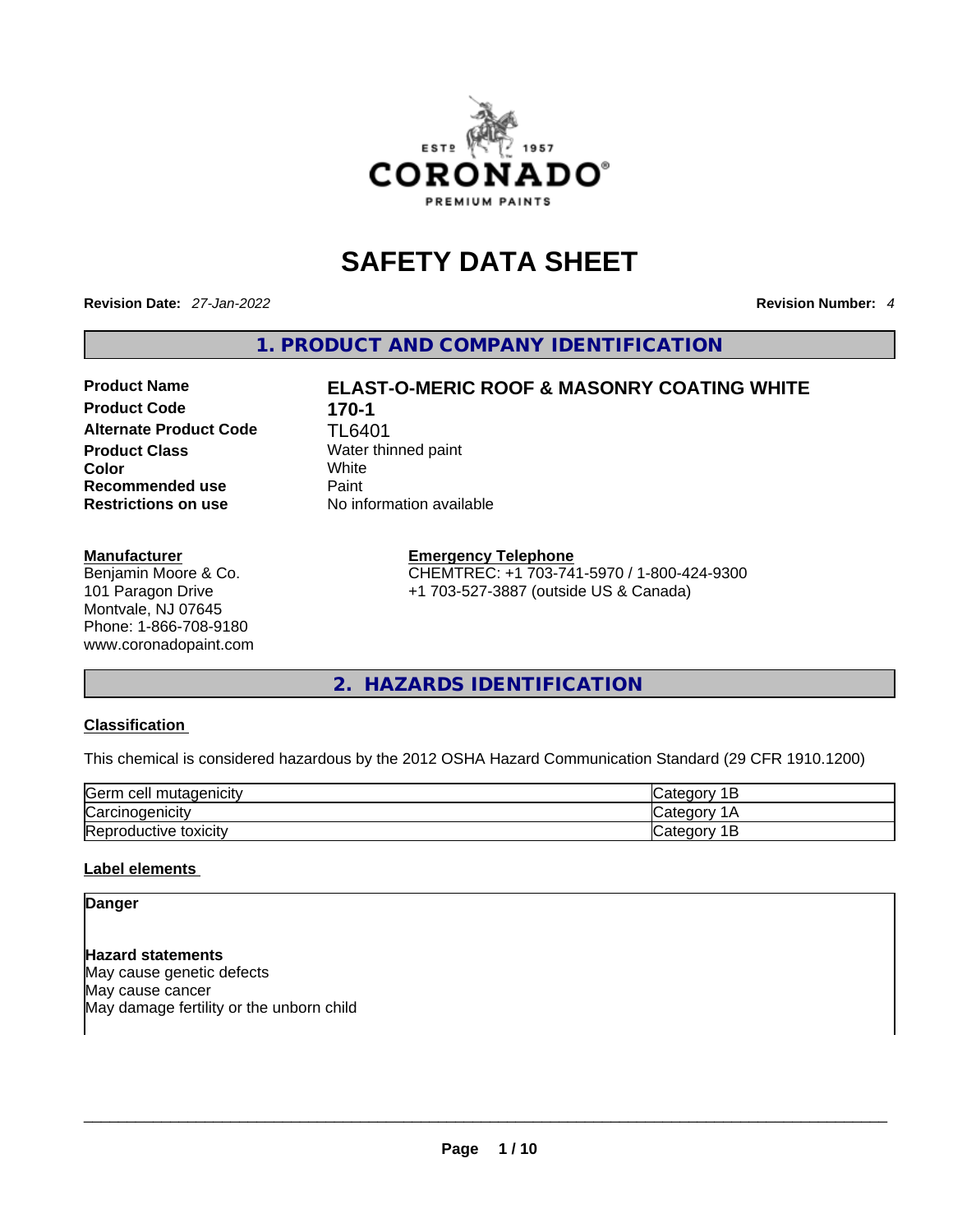

**Odor** little or no odor

#### **Precautionary Statements - Prevention**

Obtain special instructions before use Do not handle until all safety precautions have been read and understood Use personal protective equipment as required

#### **Precautionary Statements - Response**

IF exposed or concerned: Get medical advice/attention

#### **Precautionary Statements - Storage**

Store locked up

#### **Precautionary Statements - Disposal**

Dispose of contents/container to an approved waste disposal plant

#### **Hazards not otherwise classified (HNOC)**

Not applicable

#### **Other information**

No information available

 **WARNING:** This product contains isothiazolinone compounds at levels of <0.1%. These substances are biocides commonly found in most paints and a variety of personal care products as a preservative. Certain individuals may be sensitive or allergic to these substances, even at low levels.

#### **3. COMPOSITION INFORMATION ON COMPONENTS**

| <b>Chemical name</b>                                                         | CAS No.    | Weight-%    |
|------------------------------------------------------------------------------|------------|-------------|
| Limestone                                                                    | 1317-65-3  | $25 - 30$   |
| Titanium dioxide                                                             | 13463-67-7 | $5 - 10$    |
| Zinc oxide                                                                   | 1314-13-2  | $1 - 5$     |
| Propanoic acid, 2-methyl-, monoester with<br>2,2,4-trimethyl-1,3-pentanediol | 25265-77-4 | 1 - 5       |
| Silica, crystalline                                                          | 14808-60-7 | $0.1 - 0.5$ |
| Carbamic acid, 1H-benzimidazol-2-yl-, methyl<br>ester                        | 10605-21-7 | $0.1 - 0.5$ |

## **4. FIRST AID MEASURES**

**General Advice** If symptoms persist, calla physician. Show this safety data sheet to the doctor in attendance.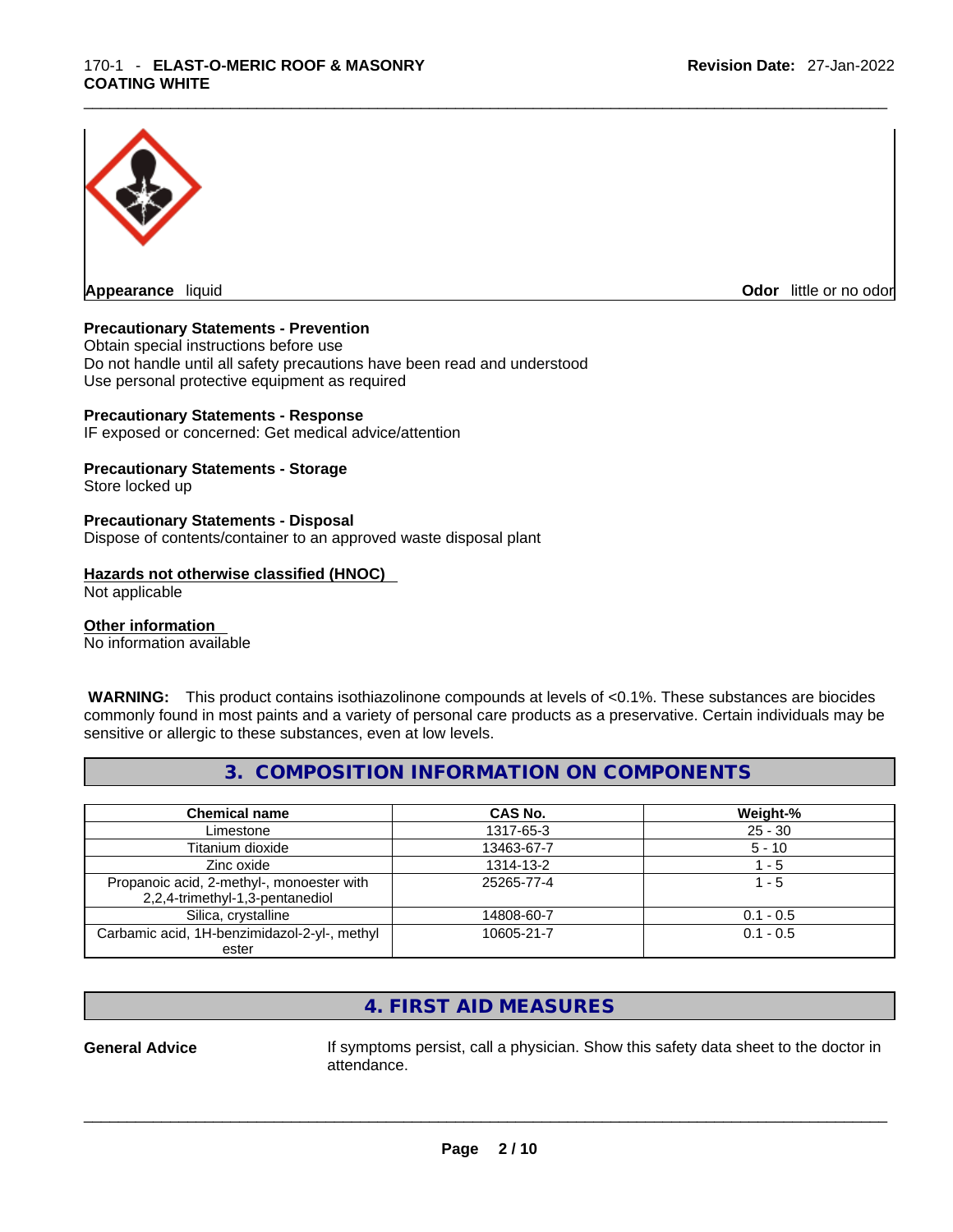| <b>Eye Contact</b>                               | Rinse thoroughly with plenty of water for at least 15 minutes and consult a<br>physician.                |
|--------------------------------------------------|----------------------------------------------------------------------------------------------------------|
| <b>Skin Contact</b>                              | Wash off immediately with soap and plenty of water while removing all<br>contaminated clothes and shoes. |
| <b>Inhalation</b>                                | Move to fresh air. If symptoms persist, call a physician.                                                |
| Ingestion                                        | Clean mouth with water and afterwards drink plenty of water. Consult a physician<br>if necessary.        |
| <b>Most Important</b><br><b>Symptoms/Effects</b> | None known.                                                                                              |
| <b>Notes To Physician</b>                        | Treat symptomatically.                                                                                   |

**5. FIRE-FIGHTING MEASURES** 

| <b>Suitable Extinguishing Media</b>                                                                                   | Use extinguishing measures that are appropriate to local<br>circumstances and the surrounding environment.<br>As in any fire, wear self-contained breathing apparatus<br>pressure-demand, MSHA/NIOSH (approved or equivalent)<br>and full protective gear. |  |  |
|-----------------------------------------------------------------------------------------------------------------------|------------------------------------------------------------------------------------------------------------------------------------------------------------------------------------------------------------------------------------------------------------|--|--|
| Protective equipment and precautions for firefighters                                                                 |                                                                                                                                                                                                                                                            |  |  |
| <b>Specific Hazards Arising From The Chemical</b>                                                                     | Closed containers may rupture if exposed to fire or<br>extreme heat.                                                                                                                                                                                       |  |  |
| Sensitivity to mechanical impact                                                                                      | No.                                                                                                                                                                                                                                                        |  |  |
| Sensitivity to static discharge                                                                                       | No                                                                                                                                                                                                                                                         |  |  |
| <b>Flash Point Data</b><br>Flash point (°F)<br>Flash Point (°C)<br><b>Method</b><br><b>Flammability Limits In Air</b> | Not applicable<br>Not applicable<br>Not applicable                                                                                                                                                                                                         |  |  |
| Lower flammability limit:<br><b>Upper flammability limit:</b>                                                         | Not applicable<br>Not applicable                                                                                                                                                                                                                           |  |  |
| Health: 2<br>Flammability: 0<br><b>NFPA</b>                                                                           | <b>Instability: 0</b><br><b>Special: Not Applicable</b>                                                                                                                                                                                                    |  |  |
| <b>NFPA Legend</b><br>0 - Not Hazardous<br>1 - Slightly<br>2 - Moderate<br>3 - High<br>4 - Severe                     |                                                                                                                                                                                                                                                            |  |  |

*The ratings assigned are only suggested ratings, the contractor/employer has ultimate responsibilities for NFPA ratings where this system is used.*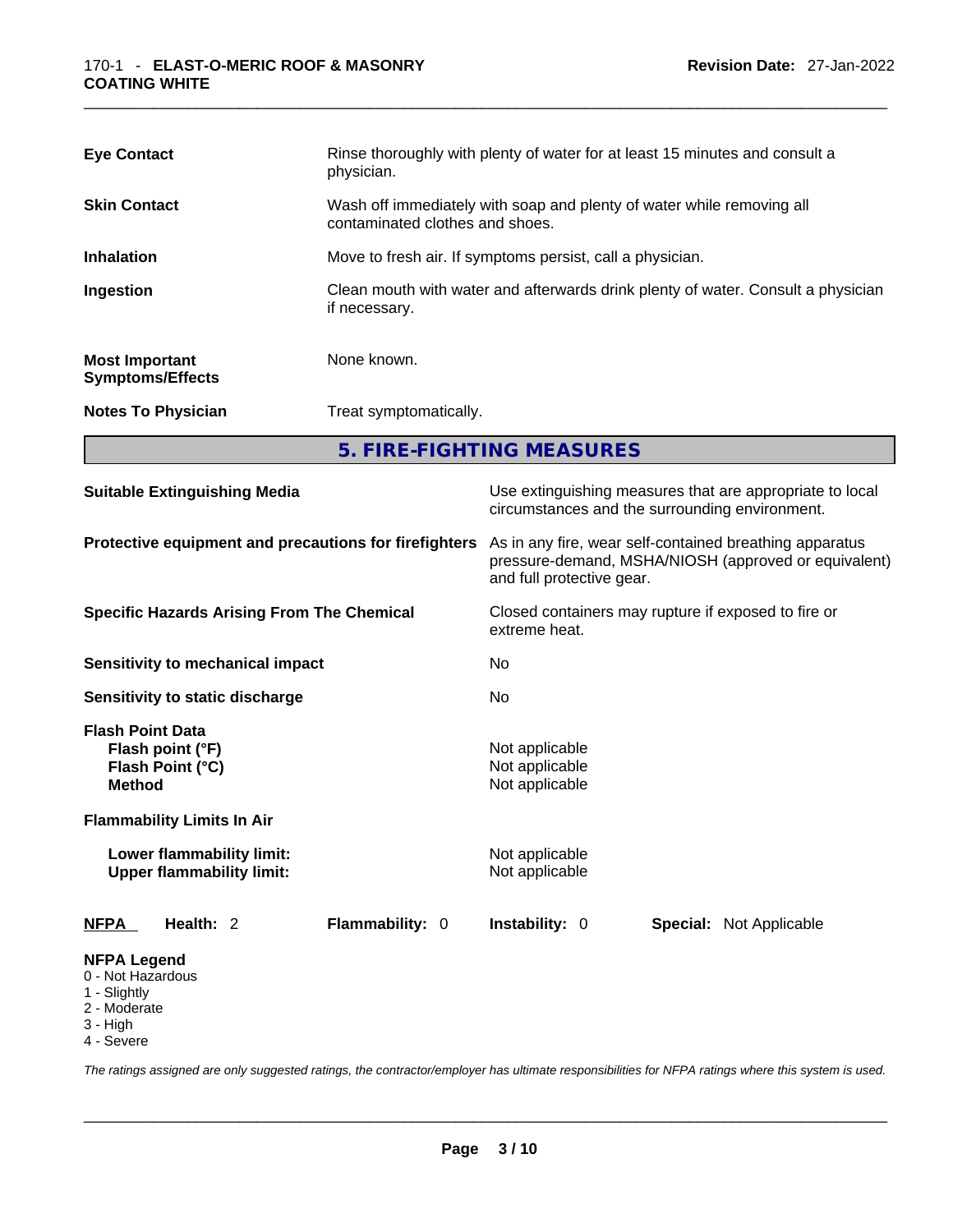*Additional information regarding the NFPA rating system is available from the National Fire Protection Agency (NFPA) at www.nfpa.org.* 

|                                  | 6. ACCIDENTAL RELEASE MEASURES                                                                                                                                                   |
|----------------------------------|----------------------------------------------------------------------------------------------------------------------------------------------------------------------------------|
| <b>Personal Precautions</b>      | Avoid contact with skin, eyes and clothing. Ensure adequate ventilation.                                                                                                         |
| <b>Other Information</b>         | Prevent further leakage or spillage if safe to do so.                                                                                                                            |
| <b>Environmental precautions</b> | See Section 12 for additional Ecological Information.                                                                                                                            |
| <b>Methods for Cleaning Up</b>   | Soak up with inert absorbent material. Sweep up and shovel into suitable<br>containers for disposal.                                                                             |
|                                  | 7. HANDLING AND STORAGE                                                                                                                                                          |
| Handling                         | Avoid contact with skin, eyes and clothing. Avoid breathing vapors, spray mists or<br>sanding dust. In case of insufficient ventilation, wear suitable respiratory<br>equipment. |
| <b>Storage</b>                   | Keep container tightly closed. Keep out of the reach of children.                                                                                                                |
| <b>Incompatible Materials</b>    | No information available                                                                                                                                                         |

## **8. EXPOSURE CONTROLS/PERSONAL PROTECTION**

#### **Exposure Limits**

| <b>Chemical name</b> | <b>ACGIH TLV</b>                                  | <b>OSHA PEL</b>                                        |
|----------------------|---------------------------------------------------|--------------------------------------------------------|
| Limestone            | N/E                                               | 15 mg/m $3$ - TWA                                      |
|                      |                                                   | $5 \text{ mg/m}^3$ - TWA                               |
| Titanium dioxide     | TWA: $10 \text{ mg/m}^3$                          | 15 mg/m $3$ - TWA                                      |
| Zinc oxide           | STEL: 10 mg/m <sup>3</sup> respirable particulate | $5 \text{ mg/m}^3$ - TWA                               |
|                      | matter                                            | 15 mg/m $3$ - TWA                                      |
|                      | TWA: 2 mg/m <sup>3</sup> respirable particulate   |                                                        |
|                      | matter                                            |                                                        |
| Silica, crystalline  | TWA: 0.025 mg/m <sup>3</sup> respirable           | 50 $\mu$ g/m <sup>3</sup> - TWA Respirable crystalline |
|                      | particulate matter                                | silica 50 $\mu$ g/m <sup>3</sup> - TWA                 |
|                      |                                                   |                                                        |

#### **Legend**

ACGIH - American Conference of Governmental Industrial Hygienists Exposure Limits OSHA - Occupational Safety & Health Administration Exposure Limits N/E - Not Established

**Engineering Measures** Ensure adequate ventilation, especially in confined areas.

#### **Personal Protective Equipment**

| <b>Eye/Face Protection</b>    | Safety glasses with side-shields.                                                |
|-------------------------------|----------------------------------------------------------------------------------|
| <b>Skin Protection</b>        | Protective gloves and impervious clothing.                                       |
| <b>Respiratory Protection</b> | Use only with adequate ventilation. In operations where exposure limits are      |
|                               | exceeded, use a NIOSH approved respirator that has been selected by a            |
|                               | technically qualified person for the specific work conditions. When spraying the |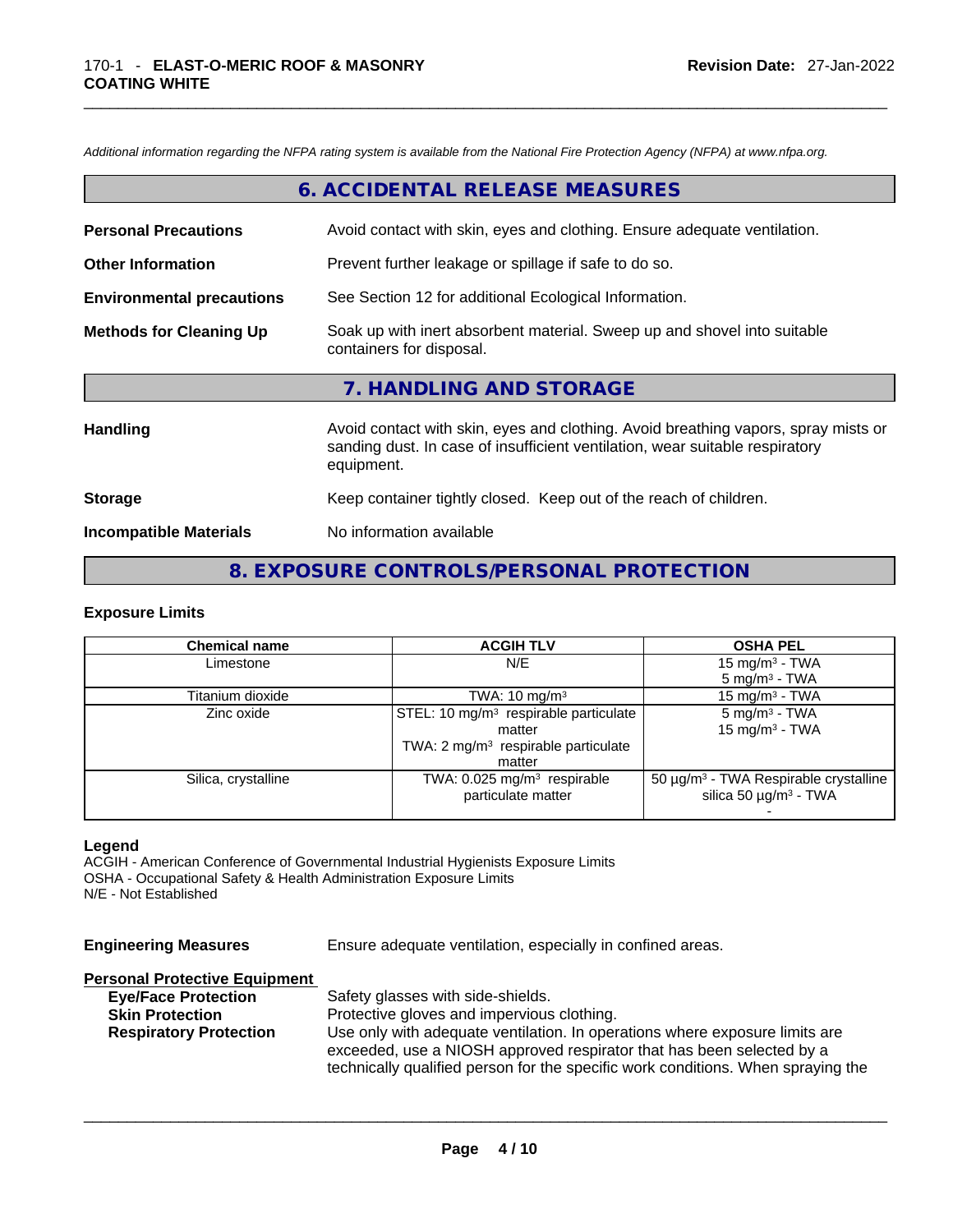product or applying in confined areas, wear a NIOSH approved respirator specified for paint spray or organic vapors.

**Hygiene Measures** Avoid contact with skin, eyes and clothing. Remove and wash contaminated clothing before re-use. Wash thoroughly after handling.

#### **9. PHYSICAL AND CHEMICAL PROPERTIES**

**Appearance** liquid **Odor**<br> **Odor Threshold**<br> **Odor Threshold**<br> **CODOR**<br> **CODOR**<br> **CODOR**<br> **CODOR**<br> **CODOR**<br> **CODOR**<br> **CODOR**<br> **CODOR**<br> **CODOR**<br> **CODOR Density (lbs/gal)** 11.1 - 11.3 **Specific Gravity** 1.30 - 1.32 **pH bH 1 Viscosity (cps) No information available No information available Solubility(ies)** No information available **Water solubility No information available No information available Evaporation Rate Note 2008 No information available Vapor pressure No information available Vapor density No information available No information available Wt. % Solids** 50 - 60 **Vol. % Solids** 35 - 45 **Wt. % Volatiles** 40 - 50 **Vol. % Volatiles** 55 - 65 **VOC Regulatory Limit (g/L)** < 100 **Boiling Point (°F)** 212 **Boiling Point (°C)** 100 **Freezing point (°F)** 32 **Freezing Point (°C)** 0 **Flash point (°F)** Not applicable **Flash Point (°C)** Not applicable **Method** Not applicable **Flammability (solid, gas)** Not applicable **Upper flammability limit:**<br> **Lower flammability limit:**<br>
Not applicable<br>
Not applicable **Lower flammability limit:**<br> **Autoignition Temperature (°F)**<br>
Mo information available **Autoignition Temperature (°F) Autoignition Temperature (°C)** No information available **Decomposition Temperature (°F)**<br> **Decomposition Temperature (°C)**<br>
No information available **Decomposition Temperature (°C) Partition coefficient** No information available

**No information available** 

#### **10. STABILITY AND REACTIVITY**

| <b>Reactivity</b>                       | Not Applicable                           |
|-----------------------------------------|------------------------------------------|
| <b>Chemical Stability</b>               | Stable under normal conditions.          |
| <b>Conditions to avoid</b>              | Prevent from freezing.                   |
| <b>Incompatible Materials</b>           | No materials to be especially mentioned. |
| <b>Hazardous Decomposition Products</b> | None under normal use.                   |
|                                         |                                          |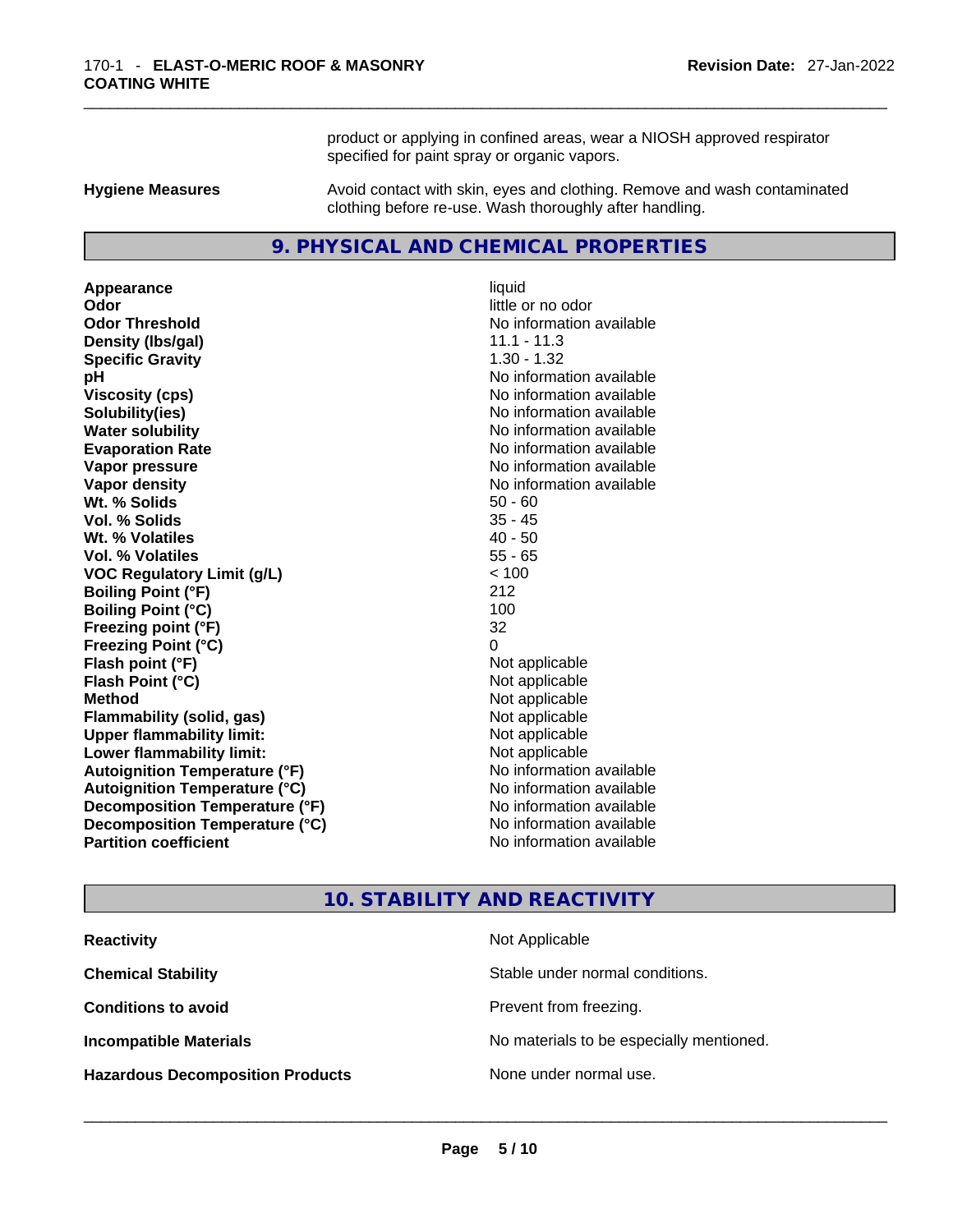| 11. TOXICOLOGICAL INFORMATION<br><b>Product Information</b><br>Information on likely routes of exposure                                |  |
|----------------------------------------------------------------------------------------------------------------------------------------|--|
|                                                                                                                                        |  |
|                                                                                                                                        |  |
|                                                                                                                                        |  |
| <b>Principal Routes of Exposure</b><br>Eye contact, skin contact and inhalation.                                                       |  |
| <b>Acute Toxicity</b>                                                                                                                  |  |
| No information available<br><b>Product Information</b>                                                                                 |  |
| Symptoms related to the physical, chemical and toxicological characteristics                                                           |  |
| No information available<br><b>Symptoms</b>                                                                                            |  |
| Delayed and immediate effects as well as chronic effects from short and long-term exposure                                             |  |
| May cause slight irritation.<br>Eye contact                                                                                            |  |
| <b>Skin contact</b><br>Substance may cause slight skin irritation. Prolonged or repeated contact may dry<br>skin and cause irritation. |  |
| May cause irritation of respiratory tract.<br><b>Inhalation</b>                                                                        |  |
| Ingestion may cause gastrointestinal irritation, nausea, vomiting and diarrhea.<br>Ingestion                                           |  |
| No information available<br><b>Sensitization</b>                                                                                       |  |
| No information available.<br><b>Neurological Effects</b>                                                                               |  |
| <b>Mutagenic Effects</b><br>Suspected of causing genetic defects.                                                                      |  |
| May damage fertility or the unborn child.<br><b>Reproductive Effects</b>                                                               |  |
| No information available.<br><b>Developmental Effects</b>                                                                              |  |
| <b>Target organ effects</b><br>No information available.                                                                               |  |
| <b>STOT - single exposure</b><br>No information available.                                                                             |  |
| <b>STOT - repeated exposure</b><br>Causes damage to organs through prolonged or repeated exposure if inhaled.                          |  |
| No information available.<br>Other adverse effects                                                                                     |  |
| No information available<br><b>Aspiration Hazard</b>                                                                                   |  |
| <b>Numerical measures of toxicity</b>                                                                                                  |  |

**The following values are calculated based on chapter 3.1 of the GHS document**

| ATEmix (oral)          | 84893 mg/kg   |
|------------------------|---------------|
| <b>ATEmix (dermal)</b> | 1385467 mg/kg |

#### **Component Information**

| Chemical name                                | Oral LD50             | Dermal LD50            | <b>Inhalation LC50</b>   |
|----------------------------------------------|-----------------------|------------------------|--------------------------|
| Titanium dioxide                             | $> 10000$ mg/kg (Rat) |                        |                          |
| 13463-67-7                                   |                       |                        |                          |
| Zinc oxide                                   | $>$ 5000 mg/kg (Rat)  |                        | $\overline{\phantom{0}}$ |
| 1314-13-2                                    |                       |                        |                          |
| Propanoic acid, 2-methyl-,<br>monoester with | $=$ 3200 mg/kg (Rat)  | > 15200 mg/kg (Rat)    |                          |
| 2,2,4-trimethyl-1,3-pentanediol              |                       |                        |                          |
| 25265-77-4                                   |                       |                        |                          |
| Carbamic acid.                               | $>$ 5050 mg/kg (Rat)  | > 10000 mg/kg (Rabbit) |                          |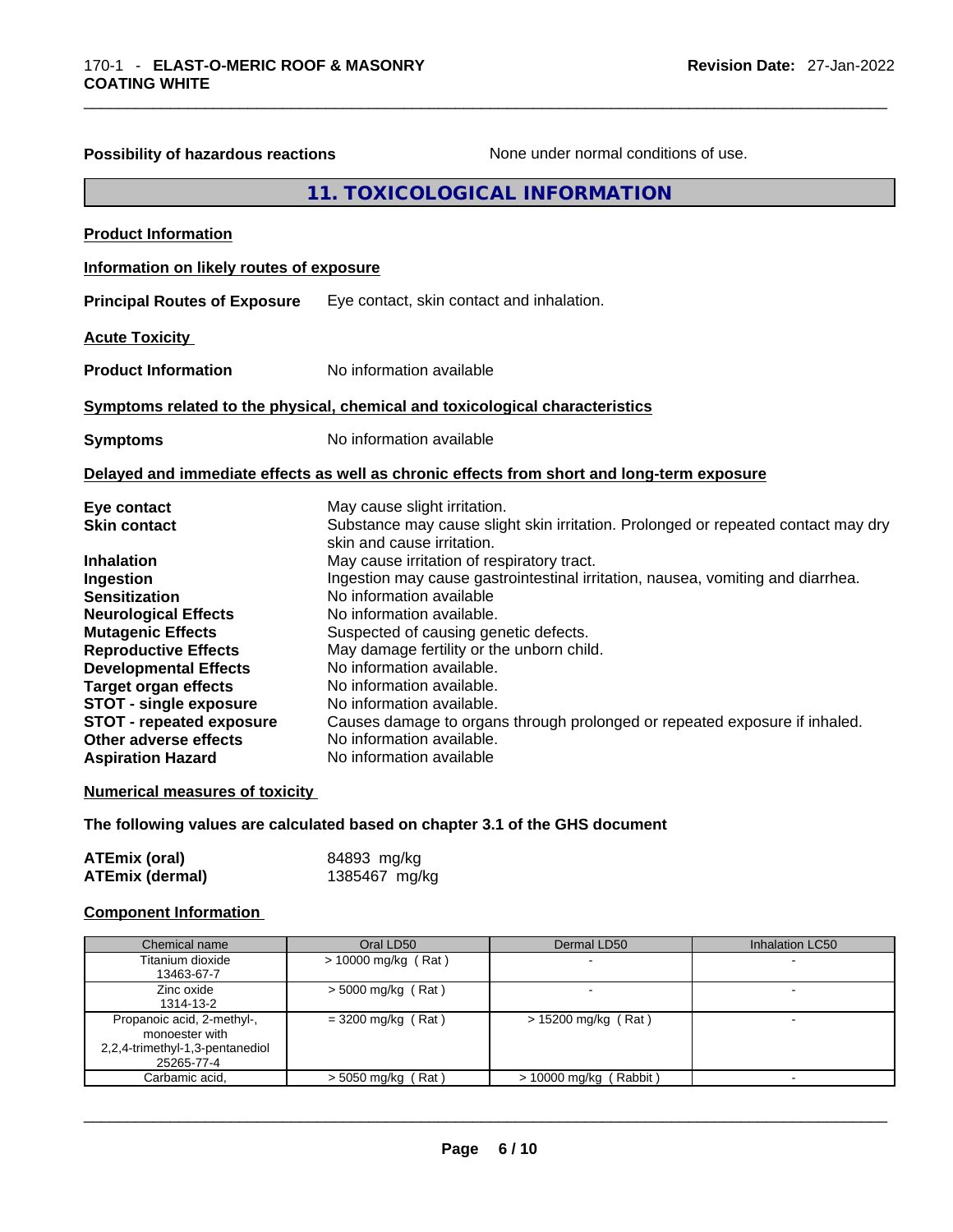#### \_\_\_\_\_\_\_\_\_\_\_\_\_\_\_\_\_\_\_\_\_\_\_\_\_\_\_\_\_\_\_\_\_\_\_\_\_\_\_\_\_\_\_\_\_\_\_\_\_\_\_\_\_\_\_\_\_\_\_\_\_\_\_\_\_\_\_\_\_\_\_\_\_\_\_\_\_\_\_\_\_\_\_\_\_\_\_\_\_\_\_\_\_ 170-1 - **ELAST-O-MERIC ROOF & MASONRY COATING WHITE**

| 14 LJ<br>methyl ester<br>dazol 2-vl-.<br>-ner<br>าzımı<br>1060 <sup>2</sup> |  |  |
|-----------------------------------------------------------------------------|--|--|

#### **Chronic Toxicity**

#### **Carcinogenicity**

*The information below indicates whether each agency has listed any ingredient as a carcinogen:.* 

| <b>Chemical name</b> | <b>IARC</b>          | <b>NTP</b>  | <b>OSHA</b> |
|----------------------|----------------------|-------------|-------------|
|                      | 2B - Possible Human  |             | Listed      |
| Titanium dioxide     | Carcinogen           |             |             |
|                      | 1 - Human Carcinogen | Known Human | Listed      |
| Silica, crystalline  |                      | Carcinogen  |             |

• Crystalline Silica has been determined to be carcinogenic to humans by IARC (1) when in respirable form. Risk of cancer depends on duration and level of inhalation exposure to spray mist or dust from sanding the dried paint.

• Although IARC has classified titanium dioxide as possibly carcinogenic to humans (2B), their summary concludes: "No significant exposure to titanium dioxide is thought to occur during the use of products in which titanium dioxide is bound to other materials, such as paint."

#### **Legend**

IARC - International Agency for Research on Cancer NTP - National Toxicity Program OSHA - Occupational Safety & Health Administration

**12. ECOLOGICAL INFORMATION** 

#### **Ecotoxicity Effects**

The environmental impact of this product has not been fully investigated.

#### **Product Information**

#### **Acute Toxicity to Fish**

No information available

#### **Acute Toxicity to Aquatic Invertebrates**

No information available

**Acute Toxicity to Aquatic Plants**

No information available

#### **Persistence / Degradability**

No information available.

#### **Bioaccumulation**

There is no data for this product.

#### **Mobility in Environmental Media**

No information available.

**Ozone**<br>No information available

# No information available \_\_\_\_\_\_\_\_\_\_\_\_\_\_\_\_\_\_\_\_\_\_\_\_\_\_\_\_\_\_\_\_\_\_\_\_\_\_\_\_\_\_\_\_\_\_\_\_\_\_\_\_\_\_\_\_\_\_\_\_\_\_\_\_\_\_\_\_\_\_\_\_\_\_\_\_\_\_\_\_\_\_\_\_\_\_\_\_\_\_\_\_\_ **Component Information**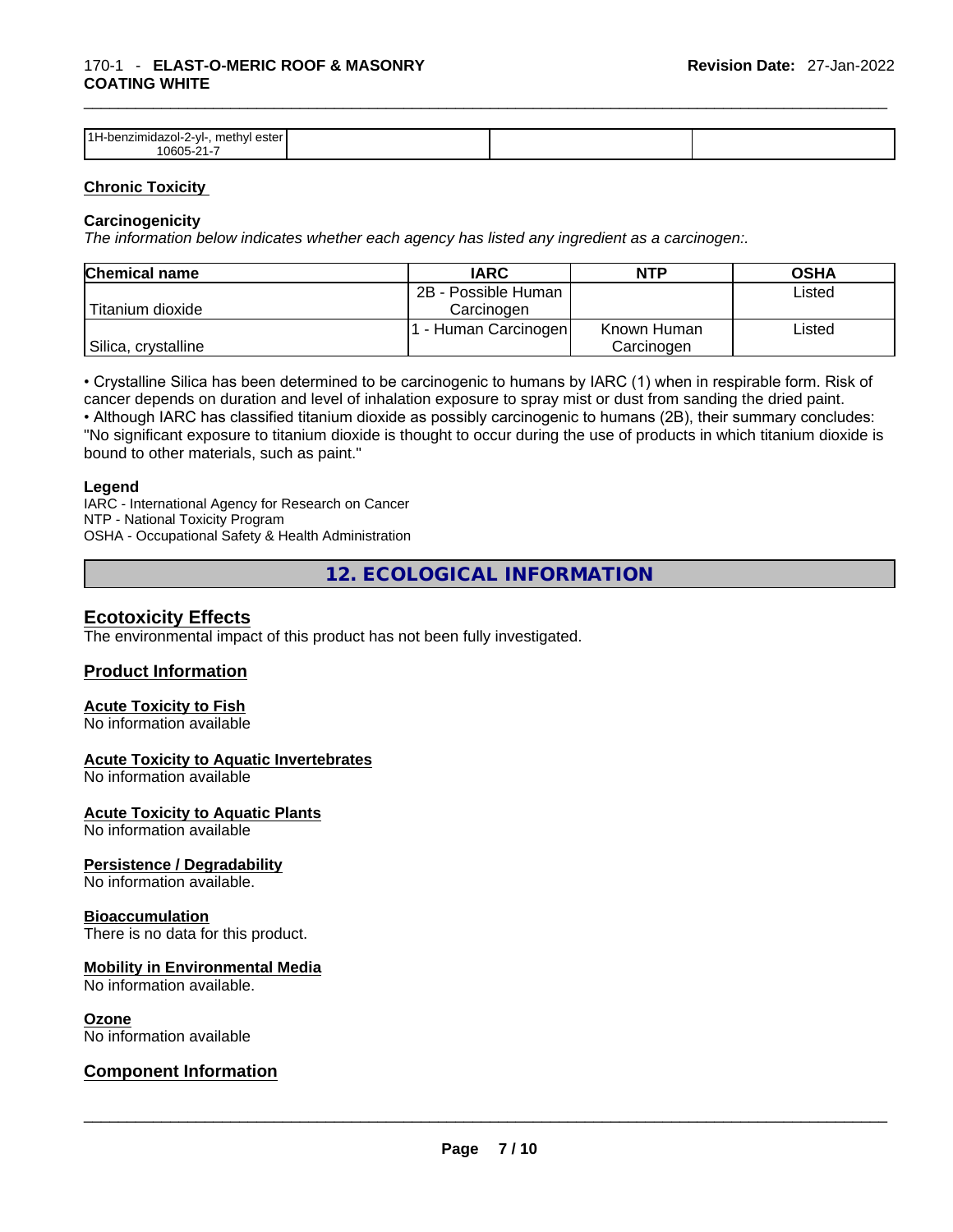#### **Acute Toxicity to Fish**

Titanium dioxide  $LC50: > 1000$  mg/L (Fathead Minnow - 96 hr.) Carbamic acid, 1H-benzimidazol-2-yl-, methyl ester LC50: 1.5 mg/L (Rainbow Trout - 96 hr.)

#### **Acute Toxicity to Aquatic Invertebrates**

Carbamic acid, 1H-benzimidazol-2-yl-, methyl ester LC50: 0.22 mg/L (water flea - 48 hr.)

#### **Acute Toxicity to Aquatic Plants**

No information available

|                                                                                                                                                                            | 13. DISPOSAL CONSIDERATIONS                                                                                                                                                                                               |  |  |
|----------------------------------------------------------------------------------------------------------------------------------------------------------------------------|---------------------------------------------------------------------------------------------------------------------------------------------------------------------------------------------------------------------------|--|--|
| <b>Waste Disposal Method</b>                                                                                                                                               | Dispose of in accordance with federal, state, and local regulations. Local<br>requirements may vary, consult your sanitation department or state-designated<br>environmental protection agency for more disposal options. |  |  |
|                                                                                                                                                                            | 14. TRANSPORT INFORMATION                                                                                                                                                                                                 |  |  |
| <b>DOT</b>                                                                                                                                                                 | Not regulated                                                                                                                                                                                                             |  |  |
| <b>ICAO / IATA</b>                                                                                                                                                         | Not regulated                                                                                                                                                                                                             |  |  |
| <b>IMDG / IMO</b>                                                                                                                                                          | Not regulated                                                                                                                                                                                                             |  |  |
|                                                                                                                                                                            | <b>15. REGULATORY INFORMATION</b>                                                                                                                                                                                         |  |  |
| <b>International Inventories</b>                                                                                                                                           |                                                                                                                                                                                                                           |  |  |
| <b>TSCA: United States</b><br><b>DSL: Canada</b>                                                                                                                           | Yes - All components are listed or exempt.<br>Yes - All components are listed or exempt.                                                                                                                                  |  |  |
| <b>Federal Regulations</b>                                                                                                                                                 |                                                                                                                                                                                                                           |  |  |
| SARA 311/312 hazardous categorization<br>Acute health hazard<br><b>Chronic Health Hazard</b><br>Fire hazard<br>Sudden release of pressure hazard<br><b>Reactive Hazard</b> | <b>No</b><br>Yes<br>No.<br><b>No</b><br>No                                                                                                                                                                                |  |  |

#### **SARA 313**

Section 313 of Title III of the Superfund Amendments and Reauthorization Act of 1986 (SARA). This product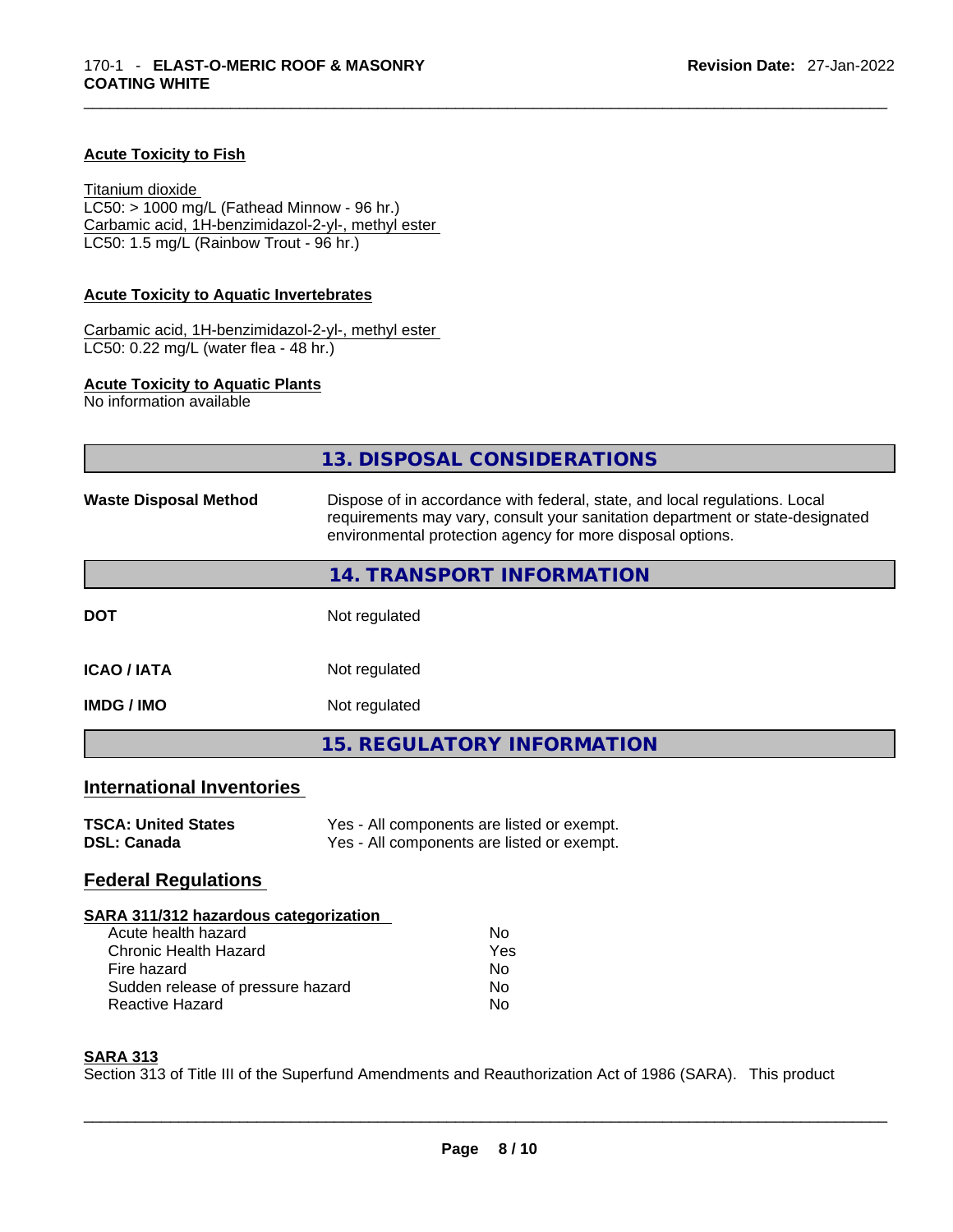contains a chemical or chemicals which are subject to the reporting requirements of the Act and Title 40 of the Code of Federal Regulations, Part 372:

| <b>Chemical name</b> | <b>CAS No.</b> | Weight-% | <b>CERCLA/SARA 313</b>     |
|----------------------|----------------|----------|----------------------------|
|                      |                |          | (de minimis concentration) |
| Zinc oxide           | 1314-13-2      |          |                            |

#### **Clean Air Act,Section 112 Hazardous Air Pollutants (HAPs) (see 40 CFR 61)**

This product contains the following HAPs:

*None*

#### **US State Regulations**

#### **California Proposition 65**

**WARNING:** This product can expose you to chemicals including Titanium dioxide, which are known to the State of California to cause cancer, and Ethylene glycol which are known to the State of California to cause birth defects or other reproductive harm. For more information go to www.P65Warnings.ca.gov

#### **State Right-to-Know**

| <b>Chemical name</b>                  | <b>Massachusetts</b> | <b>New Jersey</b> | Pennsylvania |
|---------------------------------------|----------------------|-------------------|--------------|
| Limestone                             |                      |                   |              |
| Titanium dioxide                      |                      |                   |              |
| Zinc oxide                            |                      |                   |              |
| Silica, crystalline                   |                      |                   |              |
| Carbamic acid, 1H-benzimidazol-2-yl-, |                      |                   |              |
| methyl ester                          |                      |                   |              |

#### **Legend**

X - Listed

## **16. OTHER INFORMATION**

**HMIS** - **Health:** 2\* **Flammability:** 0 **Reactivity:** 0 **PPE:** -

#### **HMIS Legend**

- 0 Minimal Hazard
- 1 Slight Hazard
- 2 Moderate Hazard
- 3 Serious Hazard
- 4 Severe Hazard
- \* Chronic Hazard

X - Consult your supervisor or S.O.P. for "Special" handling instructions.

Note: The PPE rating has intentionally been left blank. Choose appropriate PPE that will protect employees from the hazards the material will *present under the actual normal conditions of use.*